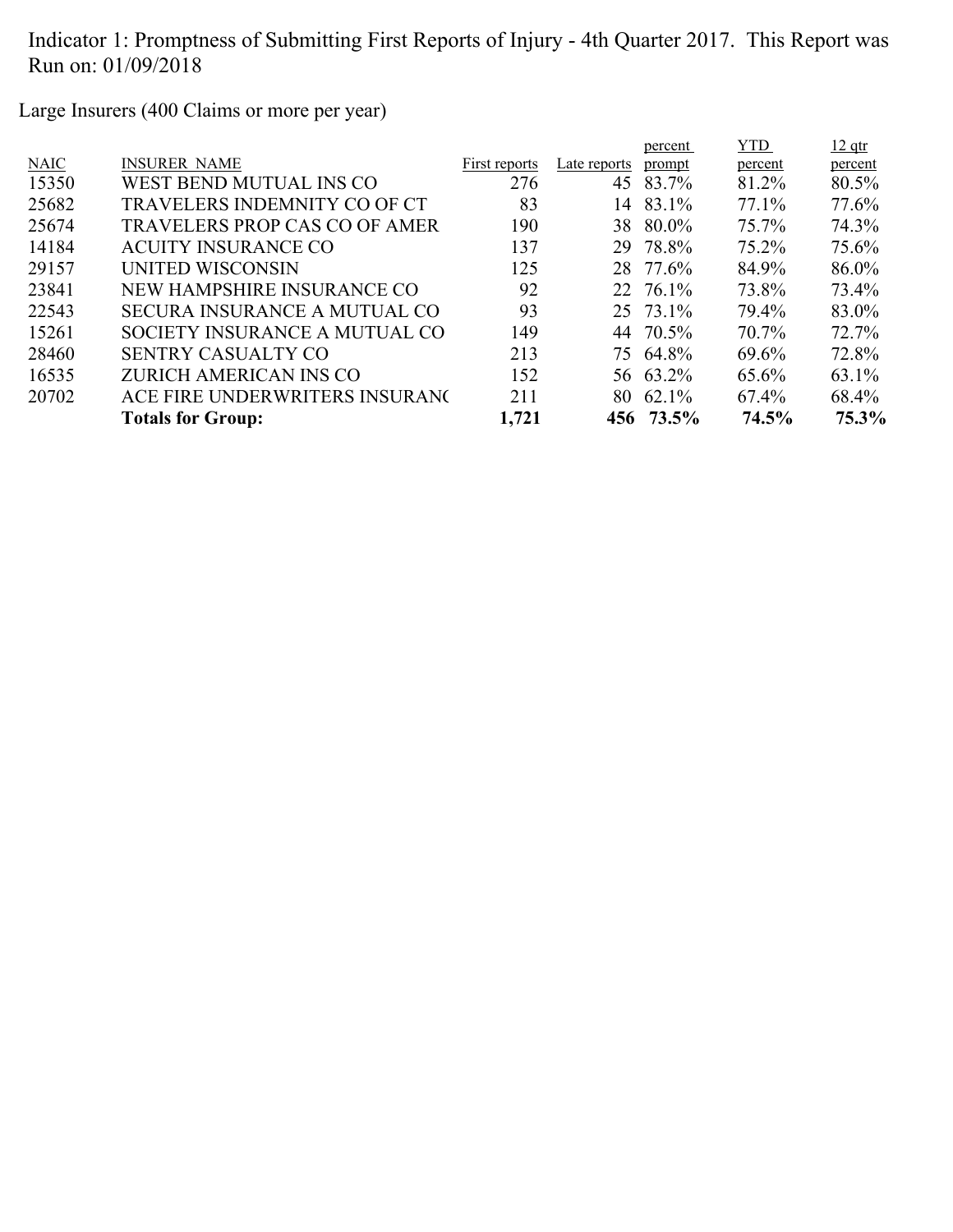Medium Size Insurers (65 -399 Claims or more per year)

|             |                                        |                      |                  | percent  | <b>YTD</b> | $12$ qtr |
|-------------|----------------------------------------|----------------------|------------------|----------|------------|----------|
| <b>NAIC</b> | <b>INSURER NAME</b>                    | <b>First reports</b> | Late reports     | prompt   | percent    | percent  |
| 13935       | FEDERATED MUTUAL INS CO                | 20                   | $\theta$         | 100.0%   | 94.5%      | 93.2%    |
| <b>SI</b>   | <b>KWIK TRIP INC</b>                   | 19                   | $\boldsymbol{0}$ | 100.0%   | 93.1%      | 83.0%    |
| 13986       | FRANKENMUTH MUTUAL INS CO              | 27                   | 3                | 88.9%    | 90.4%      | 87.6%    |
| 10166       | <b>ACCIDENT FUND INS CO OF AMERICA</b> | 53                   | 11               | 79.2%    | 89.8%      | 89.7%    |
| 11527       | <b>LEAGUE OF WIS MUNICIPALITIES MU</b> | 24                   |                  | 4 83.3%  | 88.4%      | 91.3%    |
| 11374       | <b>SFM MUTUAL INS CO</b>               | 70                   | 8                | 88.6%    | 88.0%      | 88.4%    |
| SI          | <b>DEPT OF ADMINISTRATION</b>          | 73                   | 9                | 87.7%    | 87.8%      | 85.8%    |
| <b>SI</b>   | FEDERAL EXPRESS CORPORATION            | 18                   | 5                | 72.2%    | 87.7%      | 75.3%    |
| 15377       | WESTERN NATIONAL MUTUAL INS C          | 27                   | 5                | 81.5%    | 86.9%      | 86.8%    |
| 11371       | <b>GREAT WEST CASUALTY CO</b>          | 24                   | 3                | 87.5%    | 84.3%      | 83.8%    |
| 26271       | ERIE INSURANCE EXCHANGE                | 24                   | 5                | 79.2%    | 80.3%      | 79.5%    |
| 40142       | <b>AMERICAN ZURICH INS CO</b>          | 98                   | 21               | 78.6%    | 79.5%      | 76.1%    |
| 24830       | CITIES & VILLAGES MUTUAL INS CO        | 11                   | $\overline{2}$   | 81.8%    | 79.4%      | 83.0%    |
| 14303       | <b>INTEGRITY MUTUAL INS CO</b>         | 37                   | 10               | 73.0%    | 78.2%      | 82.3%    |
| 21407       | <b>EMCASCO INSURANCE CO</b>            | 75                   | 17               | 77.3%    | 77.9%      | 82.3%    |
| 19275       | AMERICAN FAMILY MUTUAL INS CO.         | 36                   | 9                | 75.0%    | 77.9%      | 79.9%    |
| 23035       | LIBERTY MUTUAL FIRE INS CO             | 24                   | 7                | 70.8%    | 76.9%      | 79.1%    |
| 29459       | TWIN CITY FIRE INS CO                  | 130                  | 40               | 69.2%    | 76.7%      | 76.0%    |
| 19445       | NATIONAL UNION FIRE INS CO OF PIT      | 9                    | $\mathbf{1}$     | 88.9%    | 76.7%      | 84.5%    |
| 31895       | AMERICAN INTERSTATE INS CO             | 18                   | 3                | 83.3%    | 76.1%      | 79.3%    |
| 25666       | <b>TRAVELERS INDEMNITY CO OF AMEI</b>  | 26                   | 5                | 80.8%    | 74.5%      | 75.3%    |
| 21458       | <b>EMPLOYERS INSURANCE CO OF WAL</b>   | 14                   | 6                | 57.1%    | 74.2%      | 78.4%    |
| 10677       | CINCINNATI INSURANCE CO                | 35                   | 11               | 68.6%    | 74.1%      | 73.8%    |
| 23434       | MIDDLESEX INSURANCE CO                 | 56                   | 15               | 73.2%    | 73.9%      | 74.7%    |
| 23787       | NATIONWIDE MUTUAL INS CO               | 6                    | $\boldsymbol{0}$ | 100.0%   | 73.3%      | 68.8%    |
| 25402       | <b>EMPLOYERS ASSURANCE CORP</b>        | 29                   | 8                | 72.4%    | 72.8%      | 73.9%    |
| 13021       | UNITED FIRE & CASUALTY CO              | 20                   | 6                | 70.0%    | 72.1%      | 72.8%    |
| 23817       | <b>ILLINOIS NATIONAL INS CO</b>        | 73                   | 23               | 68.5%    | 71.8%      | 67.8%    |
| 42404       | <b>LIBERTY INSURANCE CORP</b>          | 26                   | 5                | 80.8%    | 71.8%      | 72.1%    |
| 24554       | <b>XL INSURANCE AMERICA INC</b>        | 23                   | 7                | 69.6%    | 71.6%      | 72.9%    |
| 18988       | <b>AUTO OWNERS INS CO</b>              | 24                   | 8                | 66.7%    | 71.6%      | 75.4%    |
| 37478       | HARTFORD INSURANCE CO OF THE M         | 3                    |                  | 2 33.3%  | 71.4%      | 86.5%    |
| 20397       | VIGILANT INSURANCE CO                  | 17                   |                  | 4 76.5%  | 71.0%      | 63.5%    |
| 37885       | XL SPECIALTY INSURANCE COMPAN          | 41                   | 12               | 70.7%    | 68.9%      | 66.2%    |
| 11150       | <b>ARCH INSURANCE CO</b>               | 33                   |                  | 11 66.7% | 68.8%      | 71.7%    |
| 19950       | WILSON MUTUAL INS CO                   | 31                   |                  | 10 67.7% | 68.6%      | 72.1%    |
| 18767       | CHURCH MUTUAL INSURANCE CO             | 18                   |                  | 4 77.8%  | 68.4%      | 65.9%    |
| SI          | UW-SYSTEM ADMINISTRATION               | 23                   | 11               | 52.2%    | 67.9%      | 68.0%    |
| 24988       | SENTRY INSURANCE A MUTUAL CO           | 91                   |                  | 31 65.9% | 67.9%      | 73.7%    |
| 14176       | <b>HASTINGS MUTUAL INS CO</b>          | 56                   |                  | 17 69.6% | 67.3%      | 60.4%    |
| 24449       | REGENT INSURANCE CO                    | 31                   |                  | 12 61.3% | 66.7%      | 75.9%    |
| 33600       | L M INSURANCE CORP                     | 43                   |                  | 8 81.4%  | 65.4%      | 57.6%    |
| 24147       | <b>OLD REPUBLIC INS CO</b>             | 70                   | 21               | 70.0%    | 64.0%      |          |
|             |                                        |                      |                  |          |            | 68.0%    |
| 19259       | SELECTIVE INS CO OF SOUTH CAROL        | 19                   |                  | 6 68.4%  | 63.1%      | 62.3%    |
| 34789       | 21ST CENTURY CENTENNIAL INS CO         | 6                    |                  | 4 33.3%  | 62.9%      | 78.5%    |
| <b>SI</b>   | <b>CITY OF MADISON</b>                 | 29                   |                  | 13 55.2% | 62.1%      | 58.2%    |
| 19429       | <b>INSURANCE CO OF STATE OF PA</b>     | 30                   |                  | 18 40.0% | 58.9%      | 62.9%    |
| 15091       | RURAL MUTUAL INS CO                    | 72                   |                  | 36 50.0% | 56.7%      | 67.6%    |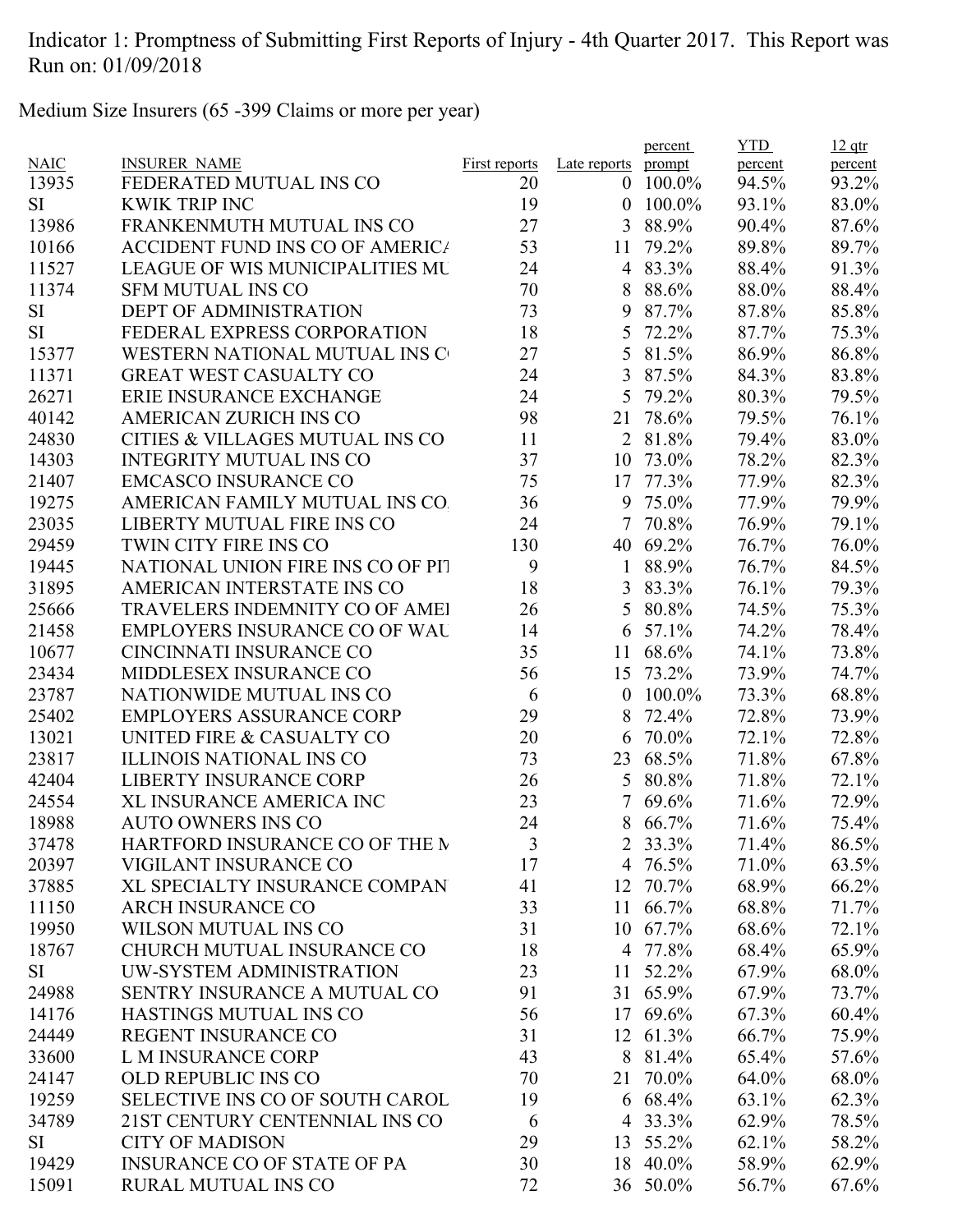Medium Size Insurers (65 -399 Claims or more per year)

|             |                               |               |              | percent    | <b>YTD</b> | $12$ qtr |
|-------------|-------------------------------|---------------|--------------|------------|------------|----------|
| <b>NAIC</b> | <b>INSURER NAME</b>           | First reports | Late reports | prompt     | percent    | percent  |
| 22667       | ACE AMERICAN INSURANCE CO     | 18            | 11           | 38.9%      | 56.1%      | 72.7%    |
| 15105       | SAFETY NATIONAL CASUALTY CORP | 42            |              | 20 52.4%   | 55.3%      | 62.9%    |
| 20281       | FEDERAL INSURANCE CO          | 14            |              | 10 28.6%   | 52.4%      | 56.9%    |
| <b>SI</b>   | <b>KOHLER CO</b>              | 16            |              | 10 37.5%   | $46.5\%$   | 64.4%    |
| <b>SI</b>   | <b>CITY OF MILWAUKEE</b>      | 87            |              | 51 41.4%   | 42.6%      | 69.9%    |
| <b>SI</b>   | MILWAUKEE BOARD OF SCHOOL DIR | 39            |              | 23 41.0%   | 41.9%      | 58.4%    |
| 20494       | <b>TRANSPORTATION INS CO</b>  | 8             |              | 6 $25.0\%$ | 41.4%      | 58.7%    |
|             | <b>Totals for Group:</b>      | 1,986         |              | 608 69.4%  | 72.0%      | 74.3%    |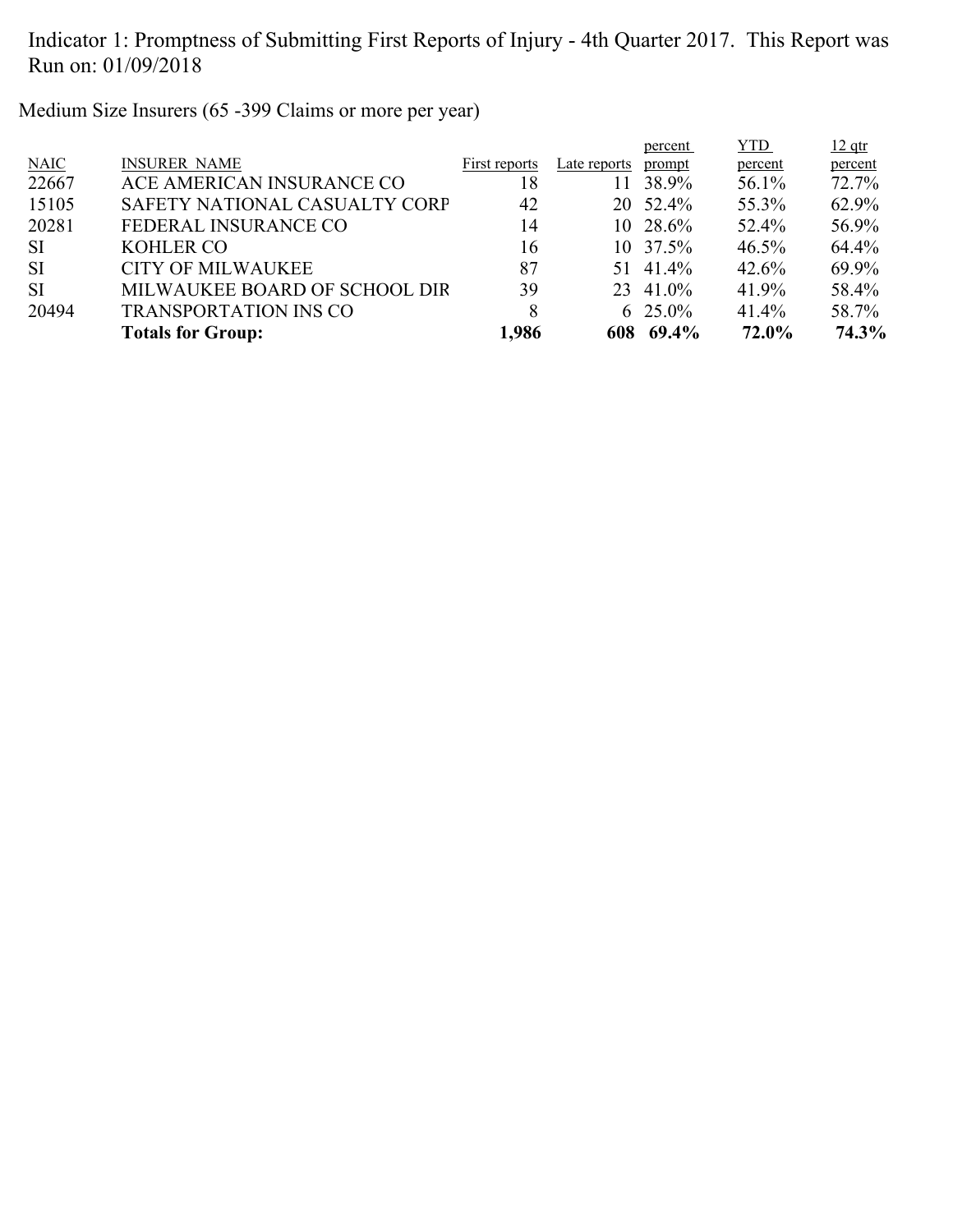Small Size Insurers (Less than 65 Claims per year)

|             |                                       |                      |                  | percent    | <b>YTD</b>     | $12$ qtr       |
|-------------|---------------------------------------|----------------------|------------------|------------|----------------|----------------|
| <b>NAIC</b> | <b>INSURER NAME</b>                   | <b>First reports</b> | Late reports     | prompt     | percent        | percent        |
| <b>SI</b>   | <b>MARTEN TRANSPORT LTD</b>           | 4                    | $\overline{0}$   | $100.0\%$  | 100.0%         | 100.0%         |
| 26042       | <b>WAUSAU UNDERWRITERS INS CO</b>     | $\boldsymbol{0}$     | $\overline{0}$   | $0.0\%$    | 100.0%         | 93.9%          |
| <b>SI</b>   | SSM HEALTH CARE OF WISCONSIN IN       | 12                   |                  | 91.7%      | 88.1%          | 91.3%          |
| <b>SI</b>   | USF HOLLAND LLC                       | 10                   | $\mathbf{1}$     | 90.0%      | 84.4%          | 91.2%          |
| 12305       | ACCIDENT FUND NATIONAL INS CO         | 23                   |                  | 4 82.6%    | 91.9%          | 91.0%          |
| <b>SI</b>   | FEDEX FREIGHT INC                     | 6                    |                  | 83.3%      | 79.2%          | 90.2%          |
| 12006       | DISTRICTS MUTL INS & RISK MGMT S      | 3                    |                  | 66.7%      | 84.2%          | 90.0%          |
| 24112       | <b>WESTFIELD INSURANCE CO</b>         | 12                   | $\overline{0}$   | 100.0%     | 90.5%          | 88.4%          |
| <b>SI</b>   | <b>CITY OF KENOSHA</b>                | $\overline{4}$       | 1                | 75.0%      | 83.3%          | 87.9%          |
| <b>SI</b>   | <b>TARGET CORP (STORES)</b>           | 8                    | $\mathbf{1}$     | 87.5%      | 80.6%          | 83.3%          |
| 10351       | FIRST DAKOTA INDEMNITY COMPAN         | 16                   |                  | 2 87.5%    | 81.3%          | 83.2%          |
| 20109       | <b>BITCO NATIONAL INS CO</b>          | 6                    |                  | $0$ 100.0% | 83.3%          | 82.9%          |
| 21261       | ELECTRIC INSURANCE CO                 | 9                    |                  | 88.9%      | 79.3%          | 82.7%          |
| 43575       | <b>INDEMNITY INSURANCE CO OF NORT</b> | $\overline{7}$       | $\boldsymbol{0}$ | 100.0%     | 86.7%          | 81.8%          |
| 13692       | DONEGAL MUTUAL INS CO                 | 11                   | $\mathbf{1}$     | 90.9%      | 74.3%          | 81.6%          |
| 24228       | PEKIN INSURANCE CO                    | $\mathbf{1}$         | $\overline{0}$   | $100.0\%$  | 73.1%          | 81.3%          |
| 36234       | PREFERRED PROFESSIONAL INS CO         | $\boldsymbol{0}$     | $\overline{0}$   | $0.0\%$    | $0.0\%$        | 81.1%          |
| 12304       | ACCIDENT FUND GENERAL INSURAN         | 10                   |                  | 4 $60.0\%$ | 71.4%          | 81.0%          |
| SI          | <b>BRUNSWICK CORPORATION</b>          | 6                    | $\mathbf{1}$     | 83.3%      | 87.0%          | 80.8%          |
| <b>SI</b>   | MILWAUKEE TRANSPORT SERVICES          | 3                    | $\overline{2}$   | 33.3%      | 80.6%          | 80.3%          |
| 33588       | <b>FIRST LIBERTY INS CORP</b>         | 11                   |                  | 4 $63.6\%$ | 71.8%          | 79.7%          |
| 21180       | <b>SENTRY SELECT</b>                  | $\overline{4}$       | $\mathbf{1}$     | 75.0%      | $60.0\%$       | 78.0%          |
| 19038       | TRAVELERS CASUALTY & SURETY C         | 6                    | $\overline{2}$   | 66.7%      | 87.9%          | 77.9%          |
| 26956       | WIS COUNTY MUTUAL INS CORP            | 15                   | 5 <sup>5</sup>   | 66.7%      | 74.6%          | 77.6%          |
| 32700       | <b>OWNERS INS CO</b>                  | 8                    |                  | 2 75.0%    | 61.5%          | 77.6%          |
| 12262       | PENN MFRS ASSOCIATION INS CO          | 9                    |                  | 2 77.8%    | 84.8%          | 76.9%          |
| <b>SI</b>   | THE VOLLRATH COMPANY LLC              | 6                    | $\overline{0}$   | 100.0%     | 80.0%          | 76.6%          |
| 28258       | CONTINENTAL INDEMNITY COMPAN          | $\overline{7}$       |                  | 85.7%      | 86.7%          | 76.2%          |
| <b>SI</b>   | <b>EMERSON ELECTRIC COMPANY</b>       | $\overline{2}$       | $\boldsymbol{0}$ | 100.0%     | 81.8%          | 76.2%          |
| 21415       | <b>EMPLOYERS MUTUAL CAS CO</b>        | 59                   | 13               | 78.0%      | 76.0%          | 75.9%          |
| <b>SI</b>   | <b>COLUMBIA ST MARY'S INC</b>         | 12                   | $\overline{4}$   | 66.7%      | 57.1%          | 75.0%          |
| 19410       | COMMERCE & INDUSTRY INS CO            | $\mathfrak b$        |                  | 83.3%      | 84.6%          | 75.0%          |
| 25615       | <b>CHARTER OAK FIRE INS CO</b>        | 10                   |                  | 2 80.0%    | 77.3%          | 72.8%          |
| SI.         | <b>CNH AMERICA LLC</b>                | 5                    | $\mathbf{1}$     | 80.0%      | 65.5%          | 72.4%          |
| 37257       | PRAETORIAN INS CO                     | 8                    |                  | 2 75.0%    | 68.9%          | 72.1%          |
| 24414       | <b>GENERAL CAS CO OF WI</b>           | 3                    |                  | 2 33.3%    | 64.3%          | 71.6%          |
| 25143       | STATE FARM FIRE & CASUALTY CO         | 6                    | 3 <sup>1</sup>   | 50.0%      | 80.6%          | 71.3%          |
| 39217       | <b>QBE INSURANCE CORPORATION</b>      | $\overline{c}$       |                  | 50.0%      | 55.6%          | 71.2%          |
| 28223       | NATIONWIDE AGRIBUSINESS INS CO        | 9                    |                  | 2 77.8%    | 77.5%          | 69.5%          |
| 23574       | MIDWEST FAMILY MUTUAL INS CO          | 11                   | $\mathbf{1}$     | 90.9%      | 84.2%          | 69.1%          |
| 20508       | <b>VALLEY FORGE INS CO</b>            | 6                    |                  | 2 66.7%    | 47.1%          | 68.7%          |
| 13838       | <b>FARMLAND MUTUAL INS CO</b>         | 2                    | $\overline{0}$   | 100.0%     | 81.8%          | 68.2%          |
| 29424       | HARTFORD CASUALTY INS CO              | 22                   | $\overline{4}$   | 81.8%      | 74.3%          | 68.0%          |
| 22659       | <b>INDIANA INSURANCE CO</b>           | 18                   |                  | 4 77.8%    |                |                |
| 31534       | CITIZENS INSURANCE CO OF AMERIC       | 7                    |                  | 85.7%      | 68.3%<br>71.7% | 67.6%<br>67.3% |
|             |                                       | 5                    |                  |            |                |                |
| 27855       | ZURICH AMERICAN INS OF IL             |                      | $\mathbf{1}$     | 80.0%      | 68.4%          | 66.1%          |
| 10804       | CONTINENTAL WESTERN INS CO            | 12                   |                  | 3 75.0%    | 66.7%          | 63.3%          |
| 11250       | <b>COMMUNITY INS CORP</b>             | 6                    |                  | $0$ 100.0% | 48.7%          | 63.1%          |